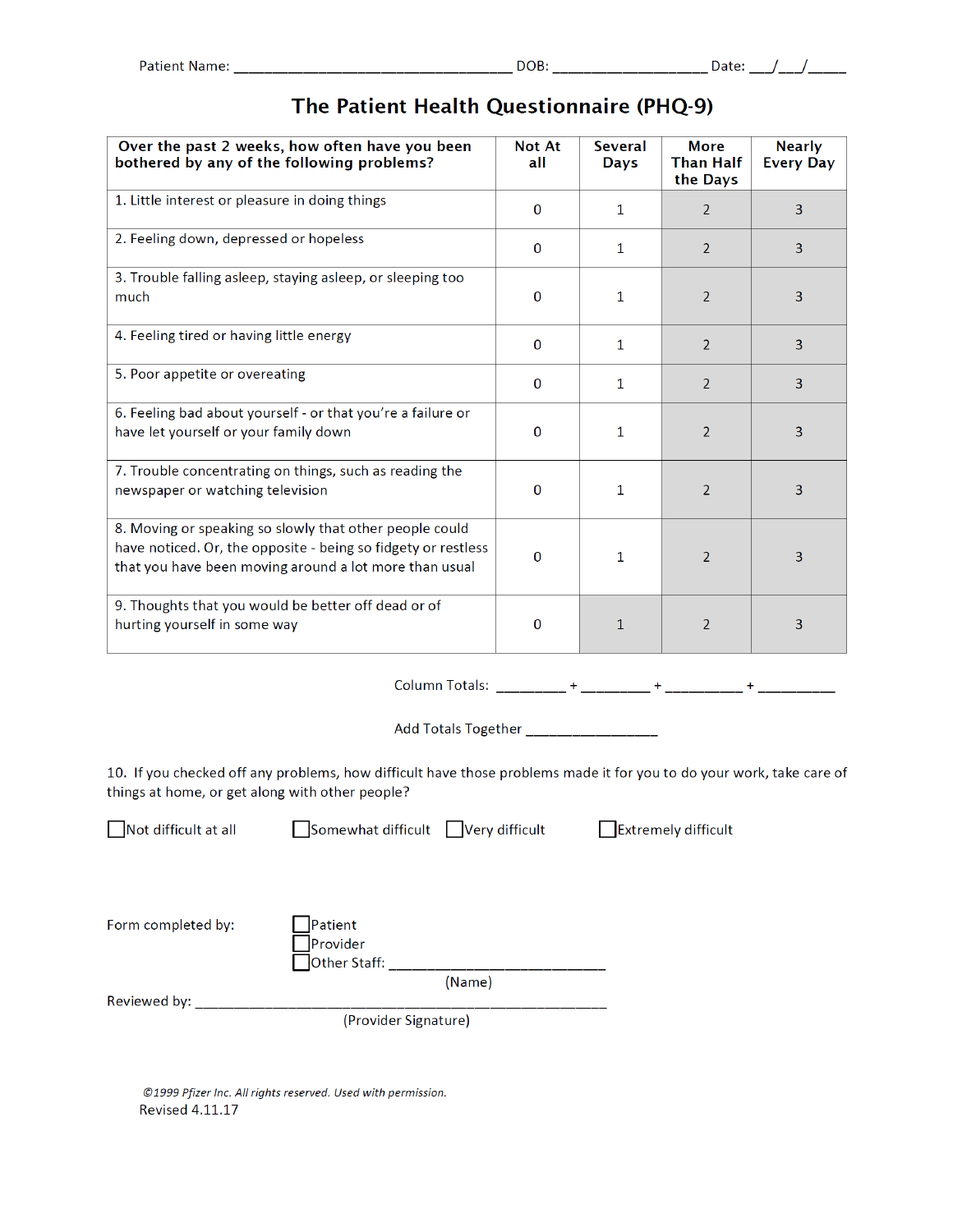

### PATIENT AUTHORIZATION FOR USE AND DISCLOSURE OF PROTECTED HEALTH INFORMATION

| <b>Patient's Full Name</b>                                                                                                                 | <b>Patient's Date of Birth</b>                                                                                                                                                                                                                                                                                                                                                                                                                                                                                                                                                                                                                                                                                                      |
|--------------------------------------------------------------------------------------------------------------------------------------------|-------------------------------------------------------------------------------------------------------------------------------------------------------------------------------------------------------------------------------------------------------------------------------------------------------------------------------------------------------------------------------------------------------------------------------------------------------------------------------------------------------------------------------------------------------------------------------------------------------------------------------------------------------------------------------------------------------------------------------------|
| information (PHI) about me to:                                                                                                             | By signing this authorization, I authorize Community Care Physicians, P.C. to use and/or disclose certain protected health                                                                                                                                                                                                                                                                                                                                                                                                                                                                                                                                                                                                          |
| 1.<br>Please list other medical<br>providers, family, friends, etc.<br>who, with your permission, may<br>receive your medical information. | Person or Entity to Receive the Information                                                                                                                                                                                                                                                                                                                                                                                                                                                                                                                                                                                                                                                                                         |
| 2. Specific Information to be Released:                                                                                                    |                                                                                                                                                                                                                                                                                                                                                                                                                                                                                                                                                                                                                                                                                                                                     |
|                                                                                                                                            | Option 1: Entire medical record from (insert date) ______ to (insert date) _______ (If not specified, all dates.)<br>PLEASE NOTE: This includes any and all HIV-related information, drug and alcohol treatment, and mental<br>health information. If you do not wish to have this information disclosed, please indicate below:                                                                                                                                                                                                                                                                                                                                                                                                    |
|                                                                                                                                            | <b>Do NOT Include:</b> Alcohol/Drug Treatment Mental Health Information HIV-Related Information                                                                                                                                                                                                                                                                                                                                                                                                                                                                                                                                                                                                                                     |
| Option 2: Include only:<br>Prescriptions   Office Notes   Lab Results<br><b>Billing</b>                                                    |                                                                                                                                                                                                                                                                                                                                                                                                                                                                                                                                                                                                                                                                                                                                     |
|                                                                                                                                            | <b>Do NOT Include:</b> Alcohol/Drug Treatment Mental Health Information HIV-Related Information                                                                                                                                                                                                                                                                                                                                                                                                                                                                                                                                                                                                                                     |
| 3. Please Initial:                                                                                                                         |                                                                                                                                                                                                                                                                                                                                                                                                                                                                                                                                                                                                                                                                                                                                     |
| specifically authorize release of such information to the person(s) indicated above.                                                       | I understand that this authorization may include disclosure of information relating to ALCOHOL and DRUG<br>ABUSE, MENTAL HEALTH TREATMENT, except psychotherapy notes, and CONFIDENTIAL HIV- RELATED INFORMATION<br>unless I exclude this information above. In the event my health information includes any of these types of information, I                                                                                                                                                                                                                                                                                                                                                                                       |
| 4. The Reason for Release of Information: $\Box$ At request of individual $\Box$ Other:                                                    |                                                                                                                                                                                                                                                                                                                                                                                                                                                                                                                                                                                                                                                                                                                                     |
|                                                                                                                                            |                                                                                                                                                                                                                                                                                                                                                                                                                                                                                                                                                                                                                                                                                                                                     |
|                                                                                                                                            |                                                                                                                                                                                                                                                                                                                                                                                                                                                                                                                                                                                                                                                                                                                                     |
|                                                                                                                                            | {Expiration Date or Defined Event} If no date is given, this authorization<br>shall expire one year from the date signed below.                                                                                                                                                                                                                                                                                                                                                                                                                                                                                                                                                                                                     |
|                                                                                                                                            |                                                                                                                                                                                                                                                                                                                                                                                                                                                                                                                                                                                                                                                                                                                                     |
|                                                                                                                                            |                                                                                                                                                                                                                                                                                                                                                                                                                                                                                                                                                                                                                                                                                                                                     |
| for using or disclosing the PHI.<br>must be submitted to my personal physician.<br>Print Name of Patient or Legal Guardian                 | I understand that Community Care Physicians, P.C. will not receive payment or other remuneration from a third party in exchange<br>I do not have to sign this authorization in order to receive treatment from Community Care Physicians, P.C In fact, I have the right<br>to refuse to sign this authorization. When my information is used or disclosed pursuant to this authorization, it may be subject to<br>redisclosure by the recipient and may no longer be protected by the federal HIPAA Privacy Rule. I have the right to revoke this<br>authorization in writing except to the extent that the practice has acted in reliance upon this authorization. My written revocation<br>Signature of Patient or Legal Guardian |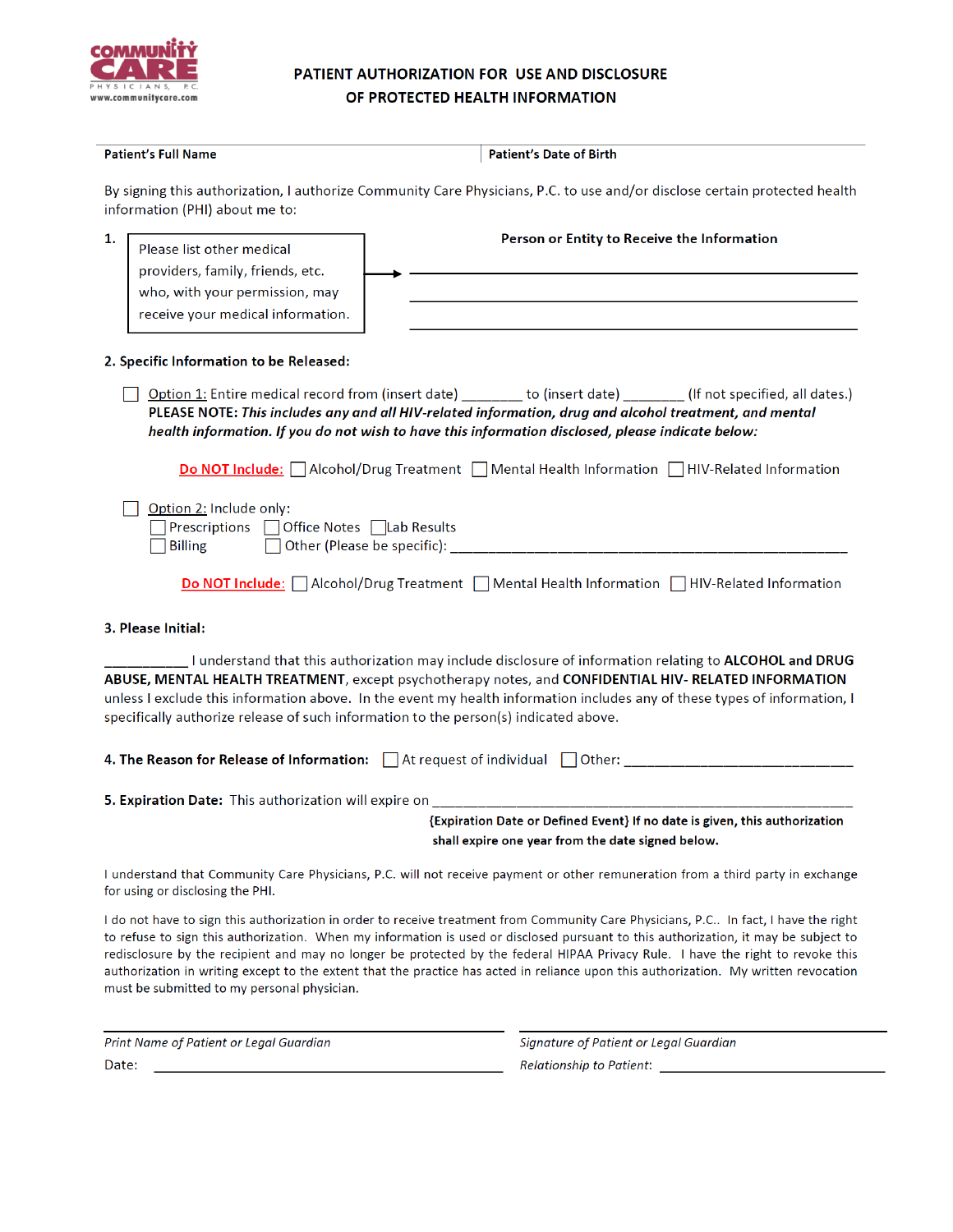# **Patient Information Update**

|                                                                             | DOB:                                                                                                                                                                                                          |
|-----------------------------------------------------------------------------|---------------------------------------------------------------------------------------------------------------------------------------------------------------------------------------------------------------|
|                                                                             |                                                                                                                                                                                                               |
| Do you have any New Workers Compensation/ No Fault claims? These Mess       | No<br>or<br>If Yes, please Inform the Front Desk Staff and fill out a Information sheet for billing purposes.                                                                                                 |
| Since your last visit to our office, were you admitted to the hospital? Yes | No<br>or                                                                                                                                                                                                      |
|                                                                             |                                                                                                                                                                                                               |
| Since your last visit to our office, have you had any medical tests?        | Yes<br>No<br>or                                                                                                                                                                                               |
| DEXA (Bone loss/Osteoporosis) Blood Work X-rays                             | If Yes, please circle all that apply: Mammogram (breast X-ray) PAP Smear (Women) Colonoscopy<br>ECG/EKG (heart) Vision<br>MRI                                                                                 |
|                                                                             |                                                                                                                                                                                                               |
|                                                                             | Since your last visit to our office, have you started any new prescribed medications? Yes or No                                                                                                               |
|                                                                             |                                                                                                                                                                                                               |
| Do you currently have any Advanced Care Directives?                         | Yes<br>No<br>or                                                                                                                                                                                               |
|                                                                             | If Yes, Please Circle and bring in a copy if needed: Health Care Proxy Living Will POA (Power of Attorney)<br>MOLST (Medical Order for Life Sustaining Treatment (Pink form) DNR If No, are you interested in |
| Do you or have you seen any of the following Specialist? Yes or No          |                                                                                                                                                                                                               |
| If yes, Please Write the name of the Provider(s).                           |                                                                                                                                                                                                               |
|                                                                             |                                                                                                                                                                                                               |
|                                                                             |                                                                                                                                                                                                               |
|                                                                             |                                                                                                                                                                                                               |
|                                                                             |                                                                                                                                                                                                               |
|                                                                             |                                                                                                                                                                                                               |
|                                                                             |                                                                                                                                                                                                               |
|                                                                             |                                                                                                                                                                                                               |